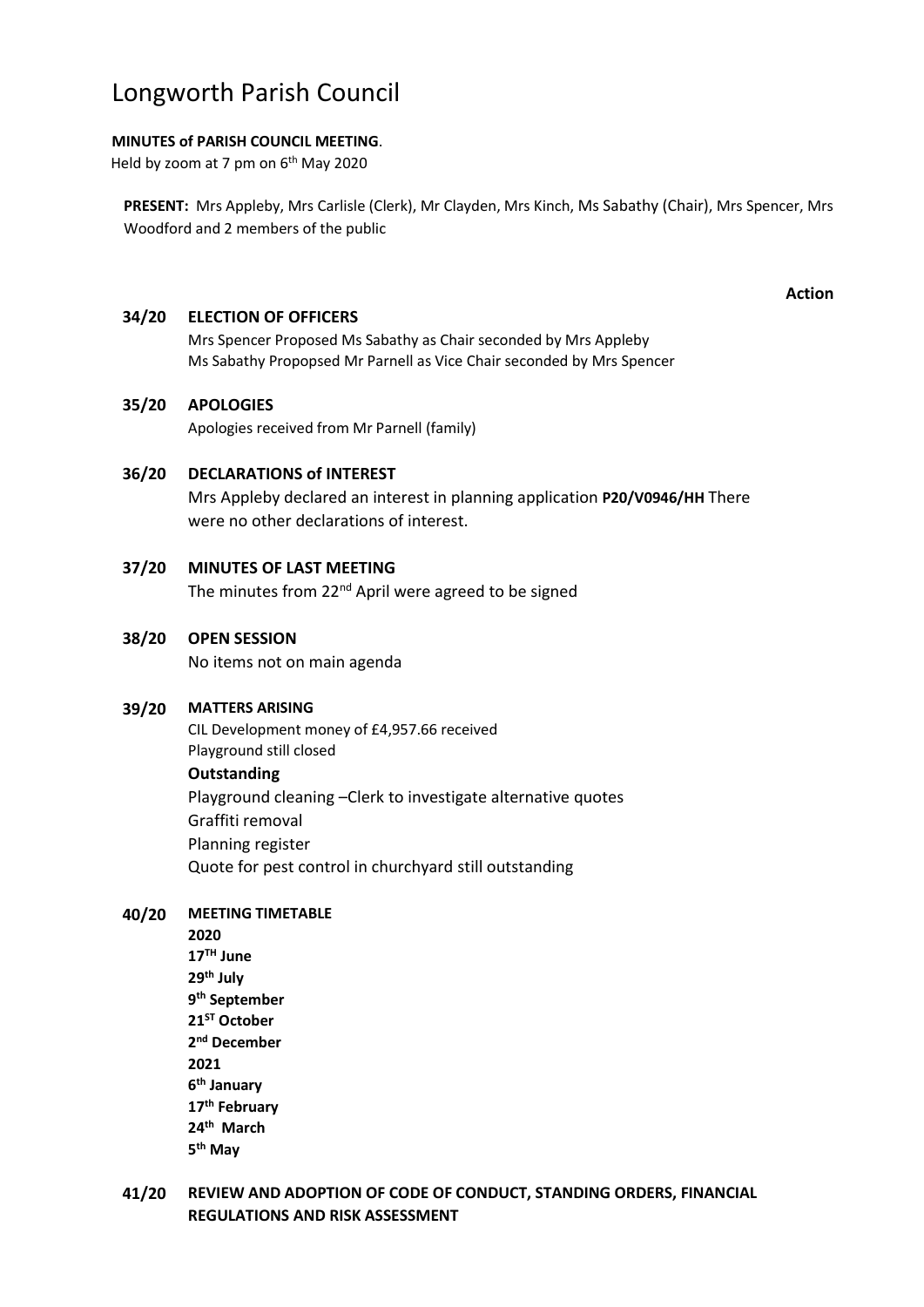**Resolved: To approve all these documents as Council Policies and procedures.**

### **42/20 APRIL 2020 RECEIPTS AND PAYMENTS Receipts and Payments for April 2020**

| <b>Receipts</b>                           |          |
|-------------------------------------------|----------|
| <b>VOWH Precept</b>                       | 10600.00 |
| Allotment Rent                            | 190.00   |
| <b>Allotment Deposits</b>                 | 150.00   |
| <b>NSI Investment</b>                     | 18.89    |
| VOWH Cil receipt                          | 4957.66  |
| Godfreys burial                           | 400.00   |
| <b>Total Receipts</b>                     | 16316.55 |
|                                           |          |
| <b>Payments</b>                           |          |
| Clerks Salary April                       | 466.79   |
| Castle water                              | 9.88     |
| <b>Total Payments</b>                     | 476.67   |
|                                           |          |
| <b>Balance sheet/ other movements</b>     |          |
| VOWH Covid 19 grant - for village support | 500.00   |

Vat refund 648.71

## **43/20 PLANNING MATTERS**

#### **Applications:**

**P20/V0938/FUL** The Mill Barn Cow Lane Longworth Abingdon OX13 5EJ New dwelling and associated parking within the domestic curtilage of Mill Barn - part retrospective. **RESOLVED: To support this application**

**P20/V0909/HH** and **P20/V0910/LB** Haugh House Church Lane Longworth Abingdon OX13 5DX Widening of the existing field access from Church Lane. Construction of stone wall and relocation of granary shed. **RESOLVED: To support this application (check if trees are protected)**

**P20/V0946/HH** 10 Bow Bank Longworth Abingdon OX13 5ER Proposed replacement of garage with single-storey extension **RESOLVED: To support this application**

**Any other new planning applications received after issue of agenda:**

Updates:

**P20/V0694/HH** Ashen Copse Longworth Abingdon OX13 5HG Proposed two-storey side extension; two-storey front extension to replace existing single storey structures; and porch addition  $-$  Decision date 20<sup>th</sup> May

**P20/V0797/FUL** Cedar Glen Harris's Lane Longworth Abingdon OX13 5EH Demolition of existing dwelling and other outbuildings, and erection of replacement dwelling and garage. & Amendment as amended by revised drawing PL-02A existing and proposed site layout and site photographs - Decision date June 11<sup>th</sup>

**P20/V0881/FUL** Land adjacent to Haugh House Church Lane Longworth Abingdon OX135DX Variation of Condition 2 (Approved Plans) of application P19/V0935/FUL Decision date May 27th

**P20/V0890/HH** 9 Bowbank Longworth OX13 5ER Two storey rear extension. Decision date July 2nd

 **GC**

**SS/GC**

**GC**